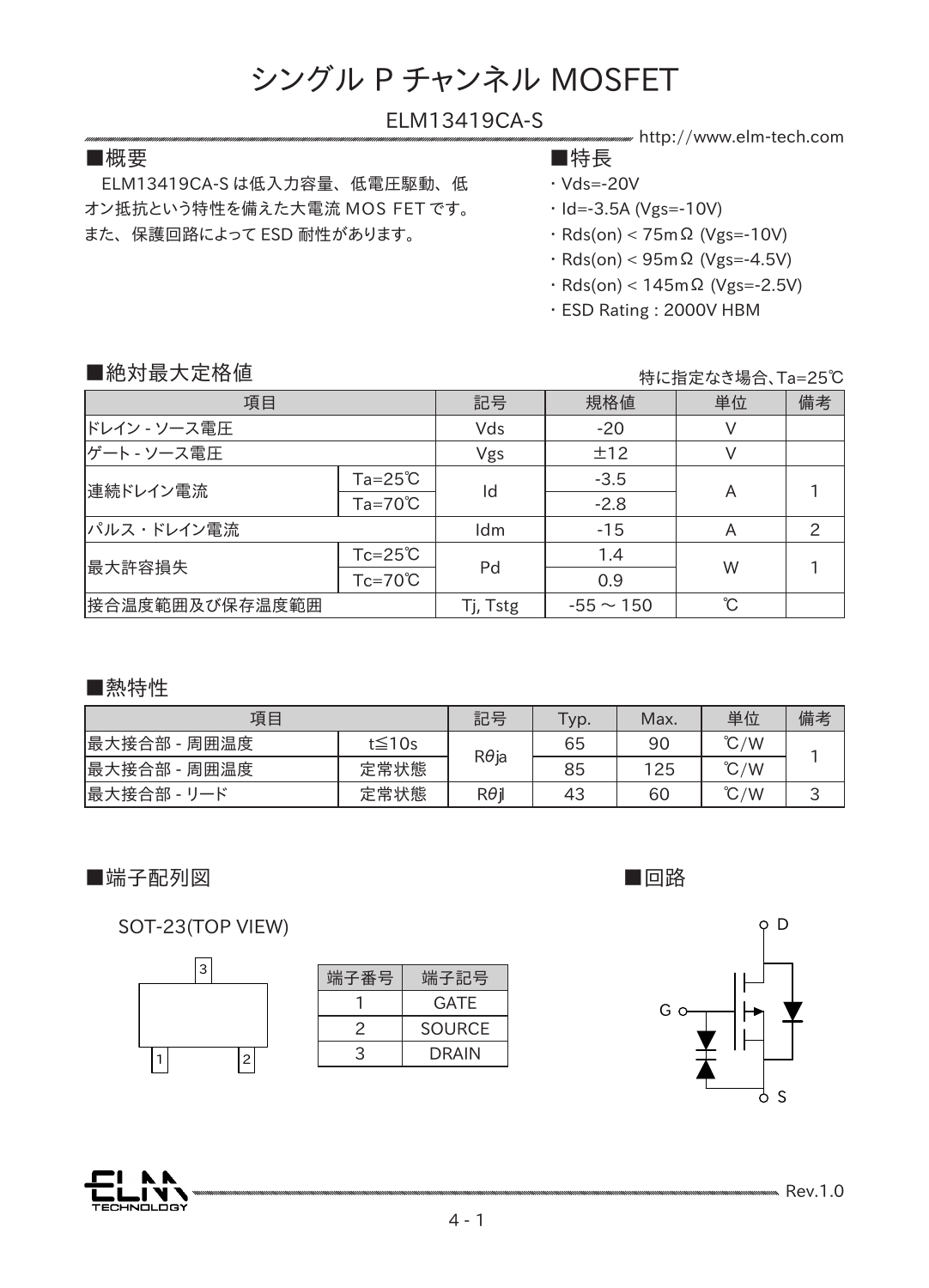#### ELM13419CA-S

http://www.elm-tech.com

| ■電気的特性           |                |                                                                 |                    | 特に指定なき場合、Ta=25℃ |         |                  |           |  |
|------------------|----------------|-----------------------------------------------------------------|--------------------|-----------------|---------|------------------|-----------|--|
| 項目               | 記号             | 条件                                                              |                    | Min.            | Typ.    | Max.             | 単位        |  |
| 静的特性             |                |                                                                 |                    |                 |         |                  |           |  |
| ドレイン - ソース降伏電圧   | <b>BVdss</b>   | $ Id = -250 \mu A$ , Vgs=0V                                     |                    | $-20$           |         |                  | $\vee$    |  |
| ゼロ・ゲート電圧ドレイン電流   | Idss           | $Vds = -16V$<br>$Vgs=0V$                                        | $Ta = 55^{\circ}C$ |                 |         | $-0.5$<br>$-2.5$ | μA        |  |
| ゲート漏れ電流          | Igss           | Vds=0V, $Vgs = ±10V$                                            |                    |                 |         | ±1               | μA        |  |
|                  |                | $Vds = OV, Vgs = \pm 12V$                                       |                    |                 |         | ±10              | μA        |  |
| ゲート・スレッシュホールド電圧  | Vgs(th)        | Vds=Vgs, Id=-250 $\mu$ A                                        |                    | $-0.7$          | $-0.9$  | $-1.4$           | $\vee$    |  |
| オン状態ドレイン電流       | Id(on)         | $Vgs = -4.5V$ , Vds=-5V                                         |                    | $-15$           |         |                  | A         |  |
|                  |                | $Vgs = -10V$                                                    |                    |                 | 59      | 75               |           |  |
|                  |                | $Id = -3.5A$                                                    | Ta=125℃            |                 | 83      | 105              |           |  |
| ドレイン - ソースオン状態抵抗 | Rds(on)        | Vgs=-4.5V, Id=-3A                                               |                    |                 | 76      | 95               | $m\Omega$ |  |
|                  |                | Vgs=-2.5V, Id=-1A                                               |                    |                 | 111     | 145              |           |  |
| 順方向相互コンダクタンス     | Gfs            | Vds=-5V, Id=-3.5A                                               |                    |                 | 6.8     |                  | S         |  |
| ダイオード順方向電圧       | Vsd            | Is=-1A, Vgs=0V                                                  |                    | $-0.65$         | $-0.81$ | $-0.95$          | $\vee$    |  |
| 最大寄生ダイオード連続電流    | $\mathsf{I}$ s |                                                                 |                    |                 |         | $-2.0$           | A         |  |
| 動的特性             |                |                                                                 |                    |                 |         |                  |           |  |
| 入力容量             | <b>Ciss</b>    |                                                                 |                    |                 | 512     | 620              | рF        |  |
| 出力容量             | Coss           | $Vgs=0V$ , $Vds=-10V$ , $f=1MHz$                                |                    |                 | 77      |                  | рF        |  |
| 帰還容量             | Crss           |                                                                 |                    |                 | 62      |                  | рF        |  |
| ゲート抵抗            | <b>Rg</b>      | Vgs=0V, Vds=0V, f=1MHz                                          |                    |                 | 9.2     | 13.0             | Ω         |  |
| スイッチング特性         |                |                                                                 |                    |                 |         |                  |           |  |
| 総ゲート電荷           | Qg             | Vgs=-4.5V, Vds=-10V<br>$Id = -3.5A$                             |                    |                 | 5.5     | 6.6              | nC        |  |
| ゲート - ソース電荷      | Qgs            |                                                                 |                    |                 | 0.8     |                  | nC        |  |
| ゲート - ドレイン電荷     | Qgd            |                                                                 |                    |                 | 1.9     |                  | nC        |  |
| ターン・オン遅延時間       | $td($ on $)$   | $Vgs = -10V$ , $Vds = -10V$<br>$RL=2.8\Omega$ , Rgen=3 $\Omega$ |                    |                 | 5.0     |                  | ns        |  |
| ターン・オン立ち上がり時間    | tr             |                                                                 |                    |                 | 6.7     |                  | ns        |  |
| ターン・オフ遅延時間       | td(off)        |                                                                 |                    |                 | 28.0    |                  | ns        |  |
| ターン・オフ立ち下がり時間    | tf             |                                                                 |                    |                 | 13.5    |                  | ns        |  |
| 寄生ダイオード逆回復時間     | trr            | $ $ If=-3.5A, dlf/dt=100A/ $\mu$ s                              |                    |                 | 9.8     | 12.0             | ns        |  |
| 寄生ダイオード逆回復電荷量    | Qrr            | $ $ If=-3.5A, dlf/dt=100A/ $\mu$ s                              |                    |                 | 2.7     |                  | nC        |  |

備考 :

1. Rθja の値は Ta=25℃、2 オンス銅箔付き FR-4 基板上にマウントされた装置を使用して測定されています。 ま たアプリケーションに付与される値は使用者のボードデザインに依存し、 電流定格は t≦10sの熱抵抗定格に基 づいています。

2. 接合部温度は反復定格及びパルス幅を制限します。

3. Rθja は接合部 - リード間と接合部 - 周囲間の温度インピーダンスの合計です。

4. 標準特性図 1 ~ 6 は 80μsパルス・デューティー比最大0.5%条件下で得られます。

5. これらの値はTa=25℃、2 オンス銅箔付き FR-4 基板上にマウントされた装置を使用して測定されています。 SOA のグラフはパルス定格を規定しています。

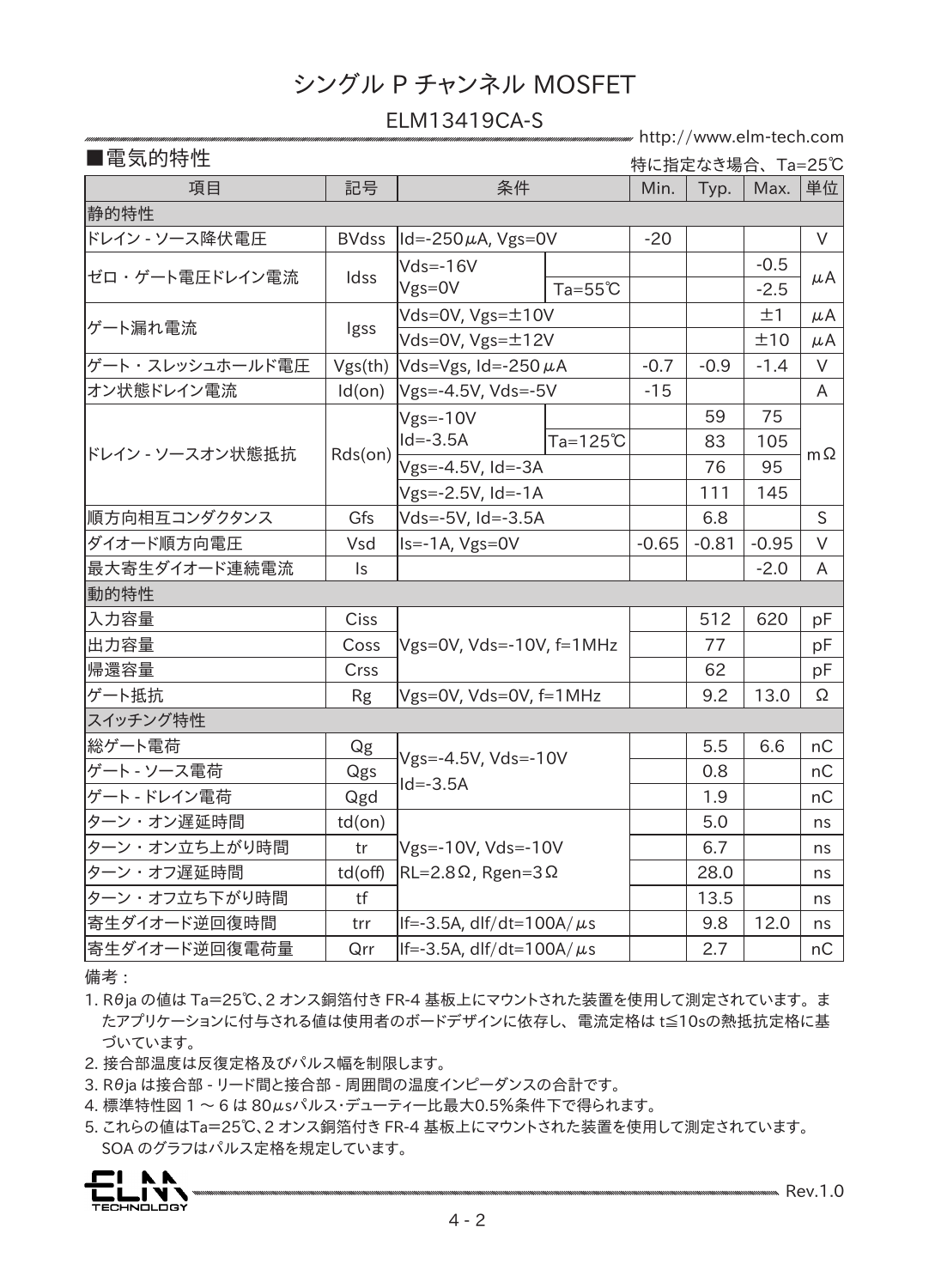### ELM13419CA-S

http://www.elm-tech.com